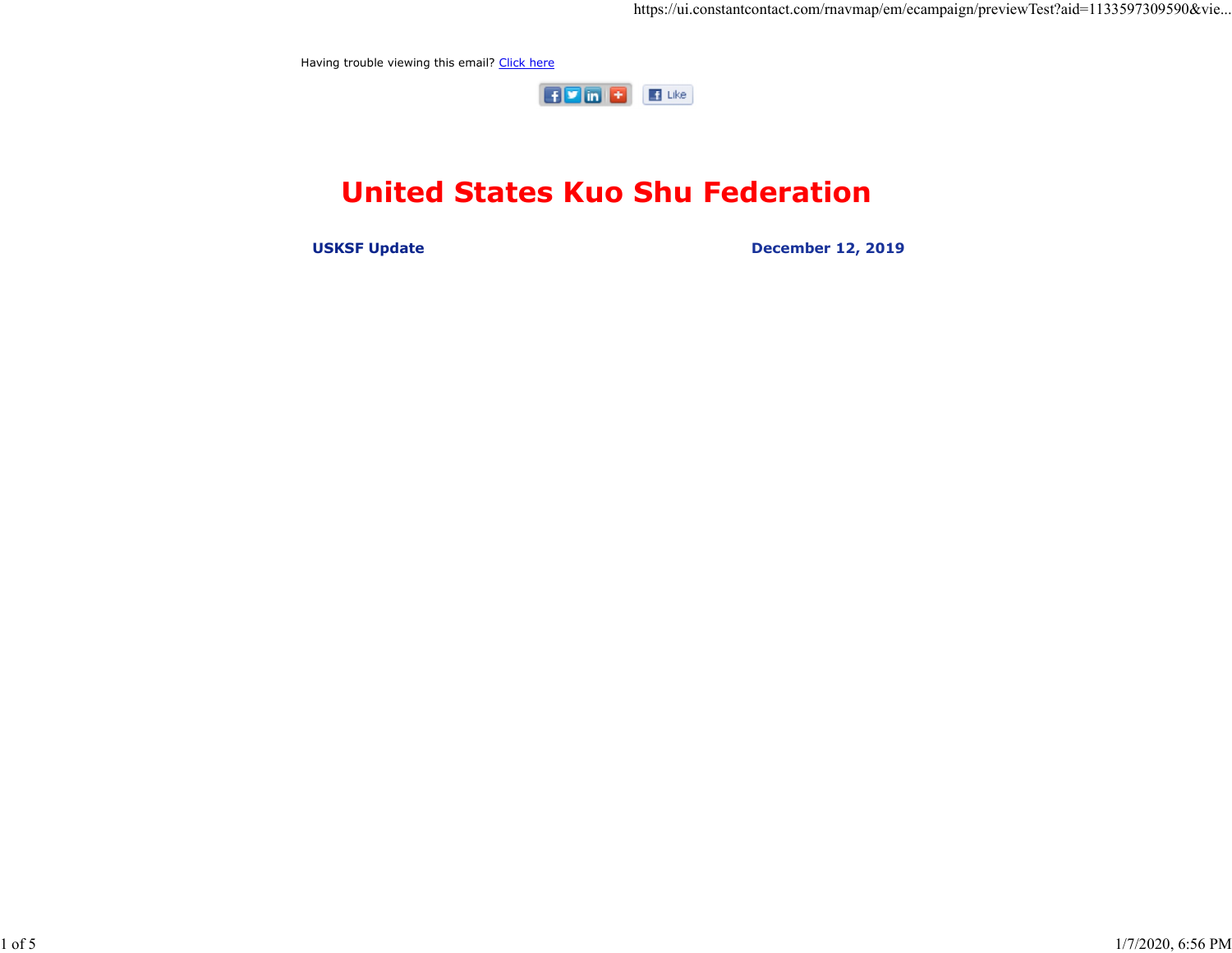

Save the Date!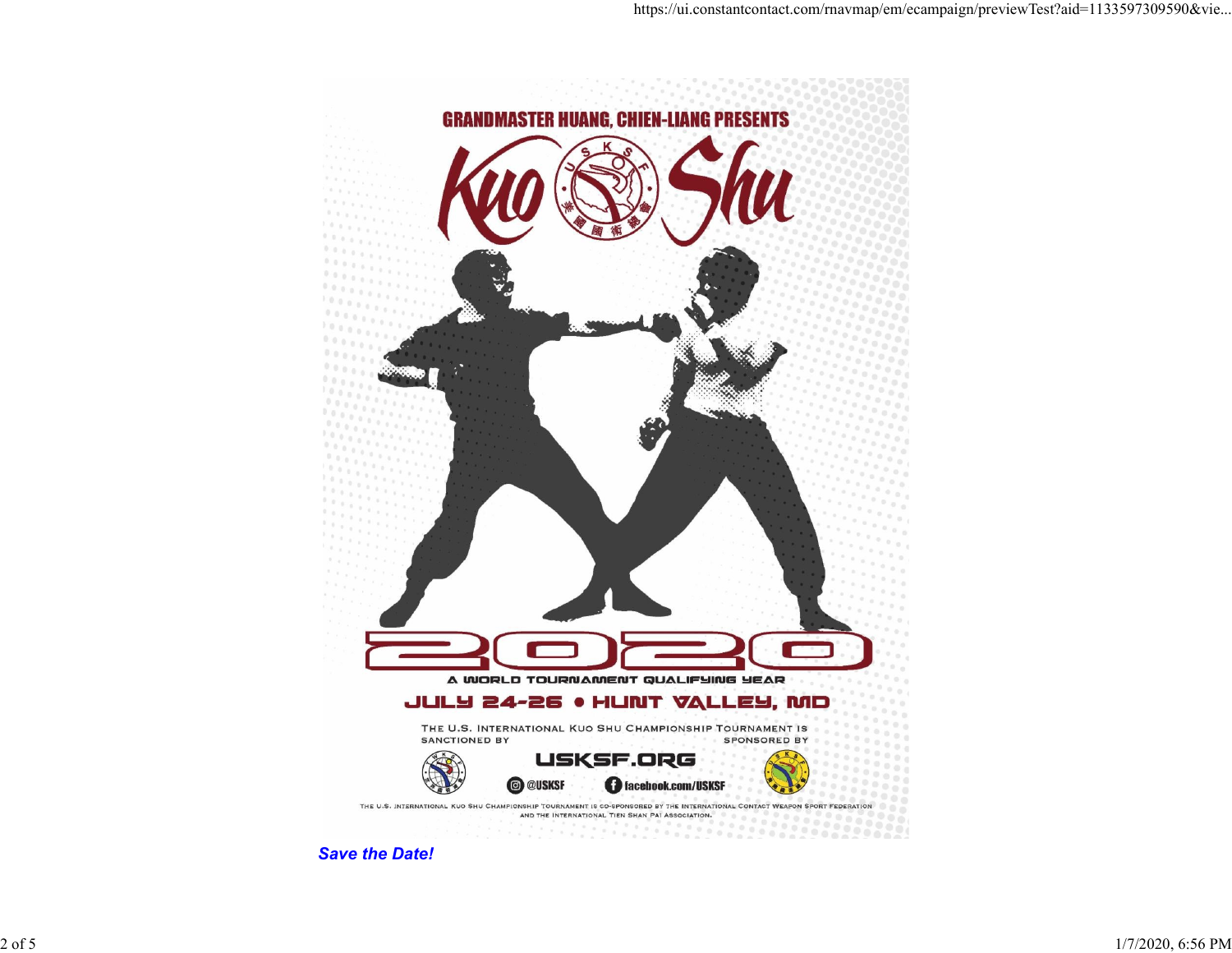Next year's U.S. International Kuo Shu Championship Tournament will once again be held in Hunt Valley, Maryland, USA from July 24-26th, 2020. Sponsored by the USKSF, this event will feature over 280 youth and adult events, including internal and external forms, weapons, light contact, and full contact lei tai fighting. Registration will be opening in early 2020. Be on the lookout for more details coming soon!



Represent the United States at the TWKSF World Championship Tournament in 2021!

Would you like to be a member of the US National Team that will compete at the 7th World Kuo Shu Federation Tournament? To become a member of the 2021 US National Team, you must secure a spot by winning first place in one of the events listed below at the national qualifying event which is the 2020 US International Kuo Shu Championship Tournament to be held in Hunt Valley, MD from July 24-26, 2020.

Adult External Advanced Forms/Weapons Divisions:

- Northern Form (Male)
- Northern Form (Female)
- Southern Form (Male)
- Southern Form (Female)
- Straightsword (Jian) (Male)
- Straightsword (Jian) (Female)
- Broadsword (Dao) (Male)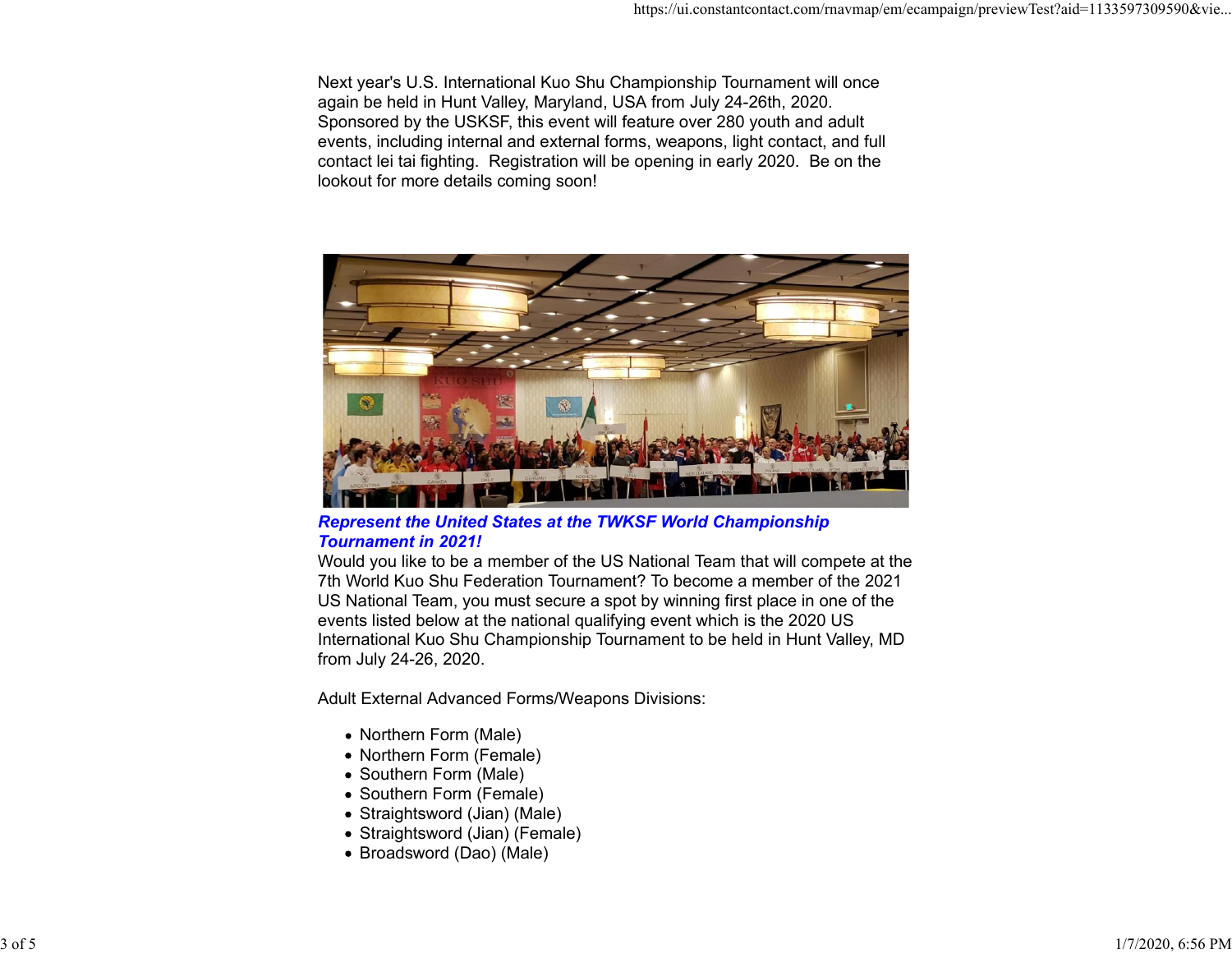- Broadsword (Dao) (Female)
- Long Staff (Gwun) (Male)
- Long Staff (Gwun) (Female)
- Spear (Qiang) (Male)
- Spear (Qiang) (Female)
- Other Weapon, including double weapons (Male)
- Other Weapon, including double weapons (Female)

Adult Internal Advanced Forms/Weapons Divisions:

- Yang Style Tai Ji Quan Form (Male)
- Yang Style Tai Ji Quan Form (Female)
- Xing Yi Quan Form (Male)
- Xing Yi Quan Form (Female)
- Ba Gua Zhang Form (Male)
- Ba Gua Zhang Form (Female)
- Tai Ji Weapon (Male)
- Tai Ji Weapon (Female)
- Xing Yi Weapon (Male)
- Xing Yi Weapon (Female)
- Ba Gua Weapon (Male)
- Ba Gua Weapon (Female)

Lei Tai Divisions:

The first place winners of each male and female division will qualify for the 2021 US Team lei tai competition.

For those who are unfamiliar with the World Tournament or US National Team, below are some details.

- Competitors may compete in multiple World Tournament events, but they must qualify for each event.
- Lei tai competitors must fight at the World Tournament in the same event (weight) in which they qualified.
- US National Team members must accept their spot via email after the qualifying tournament (2020).

Additional information will be sent out in the coming weeks and months.